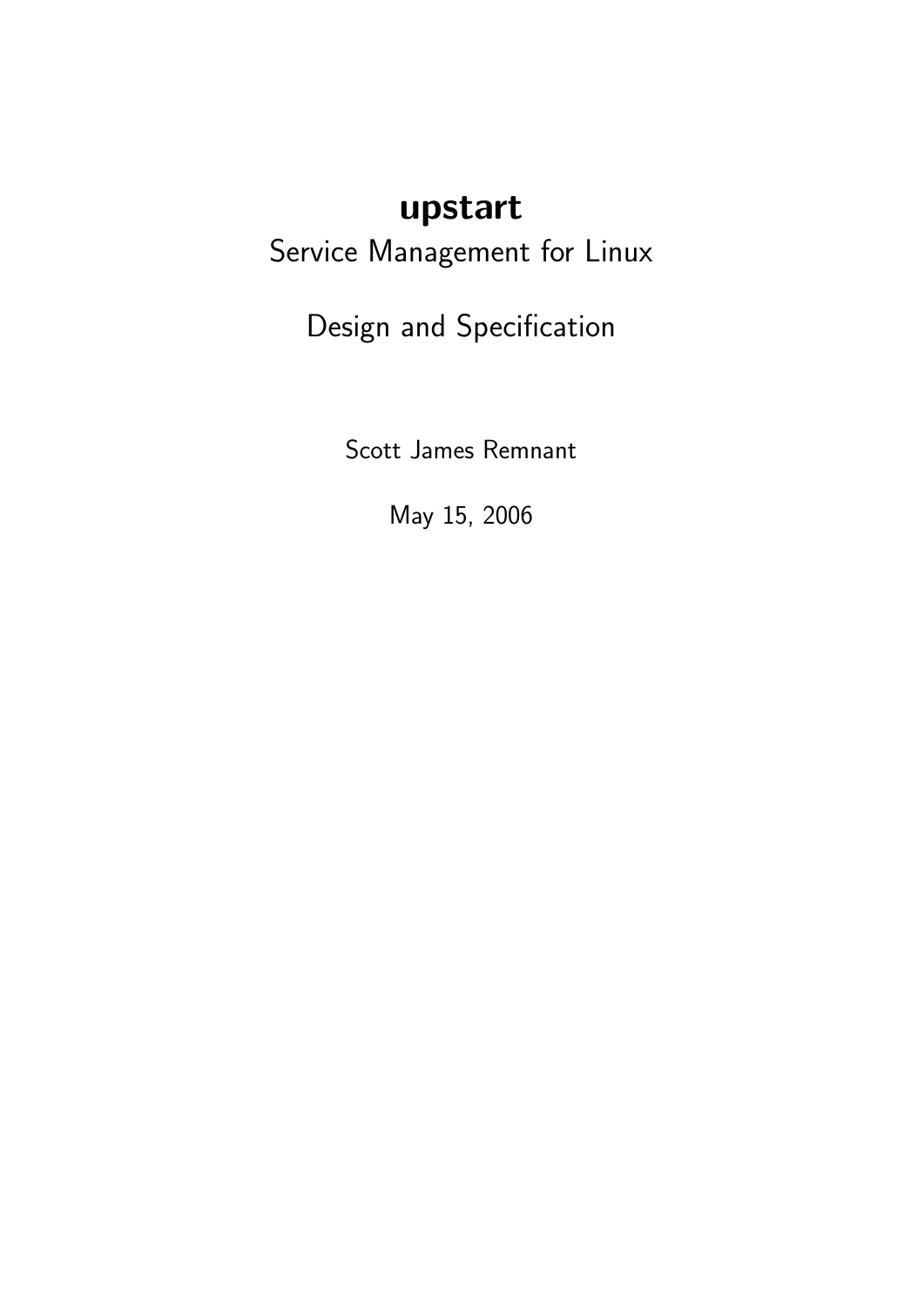## 1 Introduction

Linux has traditionally relied on a number of different daemons inherited from both BSD and System V to manage the task of booting a machine, starting and stopping services and running user tasks at the appropriate time.

The current version of Ubuntu, for example, includes sysvinit, atd, crond, anacron and netkit-inetd; all of which are configured differently, yet are arguably performing the same kind of job.

To make matters worse, jobs such as starting and stopping services and running user scripts are also performed by packages such as udev, acpid, apmd, ifupdown and even module-init-tools. It truly is a nightmare for a system administrator to know how to make sure a task runs at the right time.

upstart is a single replacement for the standard UNIX services, combining their functionality into a single daemon which can be easily configured by a system administrator. It also introduces powerful new abilities, such as dependencies on other tasks completing first and service management.

Additionally compatibility is retained for the traditional tools so that users do not need to adapt immediately, and so that tasks required by vendor-supplied software can be supported.

## 2 Basic Design

The basic design of upstart is that tasks exist in one of three states:

- Waiting This state is where all tasks start off, they are waiting for some event or dependency before they can be run. Once that event occurs, they are moved into the next state.
- Running This state is for all of those tasks that are currently running, ie. those for which there are one or more processes on the system. Those processes are supervised and once they vanish, the task is moved into the next state.
	- Dead This state is where tasks come when they die, or once they have finished. They exist here for as long as the reaction to that is handled, and once finished the task is moved back into the waiting state, or if its termination was not expected and it is desired to keep it alive, the *running* state.

A task can only be in one state at a time, so if a service is running it can only be stopped; a second copy of it cannot be run. This simple rule prevents timed scripts from overlapping without requiring complicated locking.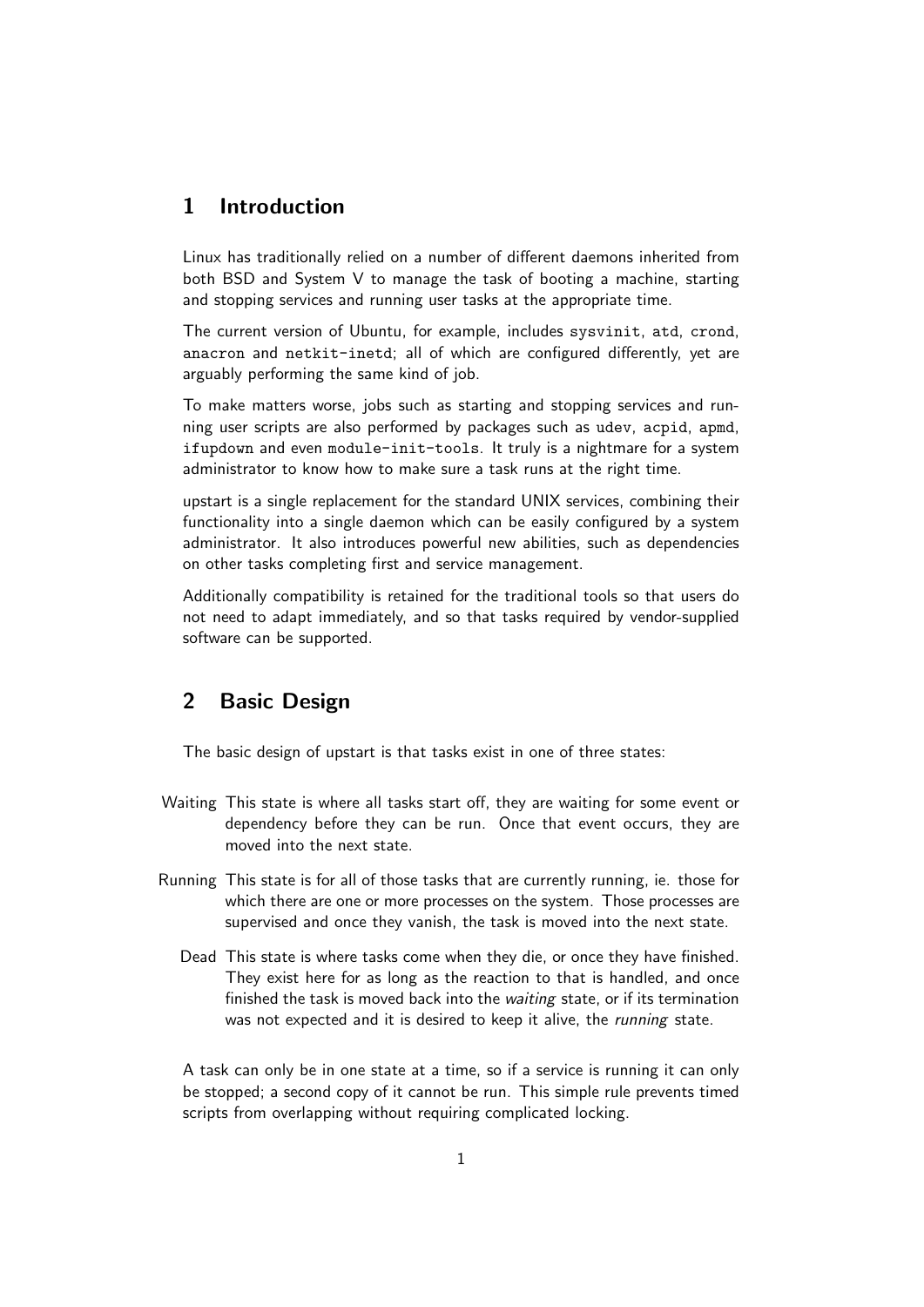Where a task handles a network connection, or simply needs to be started many times, it instead requests that a sub-task be spawned. That sub-task is placed in the running state and is destroyed once dead.

### 3 Events

Tasks may be manually started and stopped by the system administrator or users given the privilege to do so by the task or system configuration.

They may also be automatically started and stopped by events tracked within upstart, which fall into the following two categories  $1$ :

Edge Events These represent the vast majority of events, and include such events as the system starting or the lid button being pushed.

> Tasks can be started by any of a list of edge events, and also stopped by any of a further list of edge events.

Level Events These are associated with such things as hardware, and include both an event and a value. The state of a network interface is considered a level event, as it can be either "up" or "down".

> Tasks can be started by a level event being set to a certain value, and may be stopped when the value changes again if desired.

> If the task indicates no particular value, then it is started whenever the value changes; ie. they behave as edge events.

Temporal Events These are a separate class of events that allow tasks to be started and stopped at particular times, or after particular periods.

> Full cron-like specifications are permitted such as "at thirteen minutes past the hour", "at four-fifteen in the morning", etc. as well as anacronlike periods.

> Times can also refer to other times or events, such as "fifteen minutes after startup" or even relative to the tasks own starting time.

> If a temporal event is missed, usually due to the system being down, it is automatically caught up unless configured otherwise by the task.

Events, and for level events their values, are represented by strings which may be namespaced for clarity. A standard for their naming is highly recommended.

Any edge event may be triggered, or level event's value changed by upstart itself or by external programs. Triggering or setting the value of an event hithero unknown to upstart causes it to be created.

<sup>1</sup> terms stolen from PCI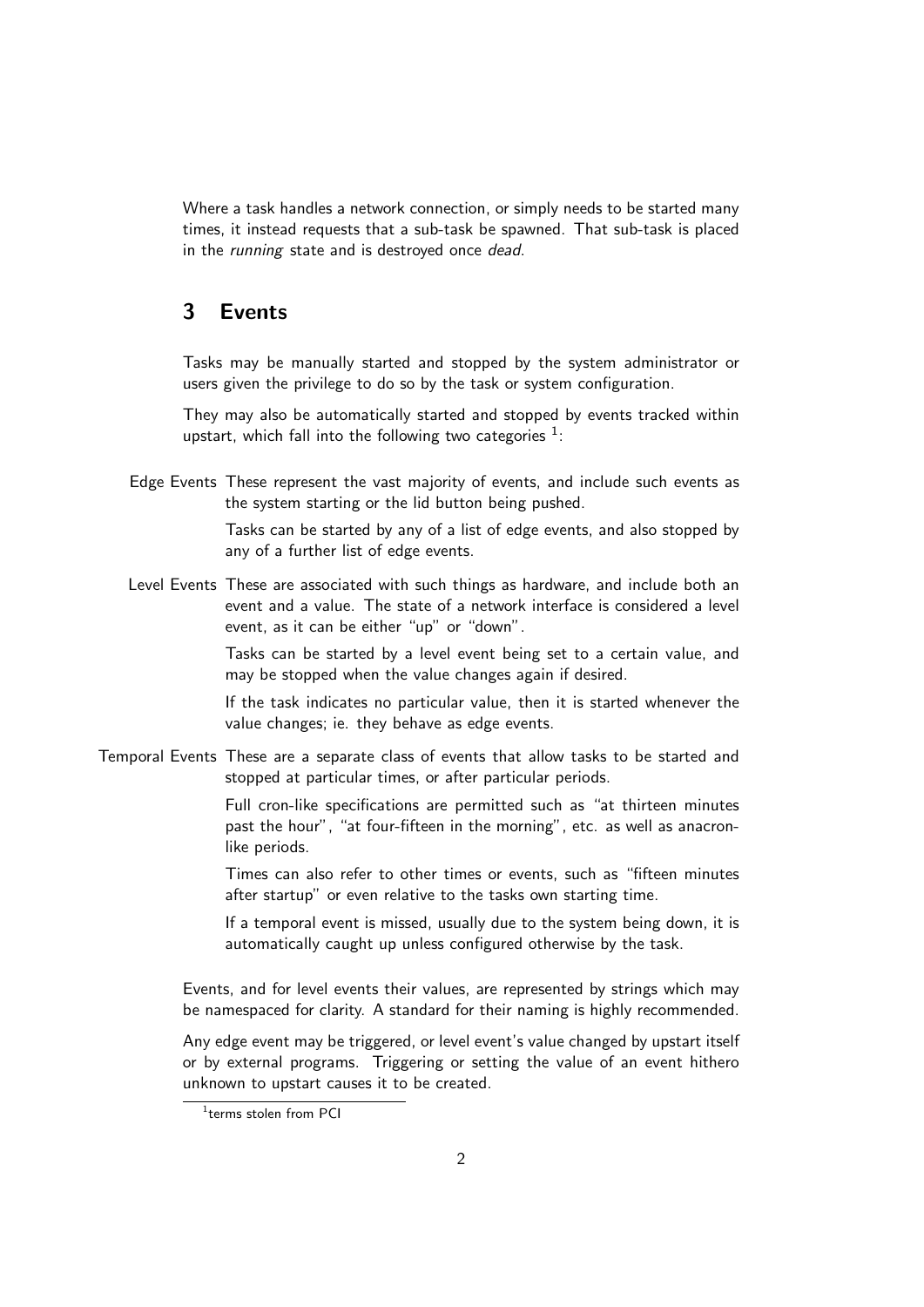Level events also exist for every task in the system, such that tasks can be started or stopped based on the state of other tasks.

#### 3.1 Startup and Shutdown

The startup and shutdown events deserve particular special mention, given their critical role in bringing a system up and down.

Both are edge events, the first is triggered as soon as upstart is running and ready to work. The latter is triggered when there is a request to bring the machine down.

upstart normally makes no attempt to stop running tasks during shutdown, other than sending them the kill signal to allow disks to be unmounted.

Tasks are expected to be resilient to crashes, and given that the power is about to go anyway, no particular need to clean up their memory usage.

If a task isn't resilient, it should be registered as being automatically stopped by the shutdown event; this should be the exception, rather than the norm, though.

#### 4 Dependencies

As well as specifying the events that trigger the automatic start of a task, the task can also specify dependencies that must be fulfilled before it can be started.

These include manual start by a system administrator or privileged user, if a task's dependencies have not been fulfilled yet then it cannot be started manually.

Dependencies are simply a list of events that must occur first, which may be edge, level or temporarl. Once the event has occurred, that dependency is considered fulfilled and removed from the list within the task.

Once a task has been stopped and returned to the waiting state, its dependencies are still considered to have been fulfilled and it may be started again.

## 5 Service Supervision

The core of a task is a particular process that needs to be run, this may be a fully-fledged daemon or just a user script. These processes are supervised by upstart, which is a fancy way of saying that it keeps an eye on them.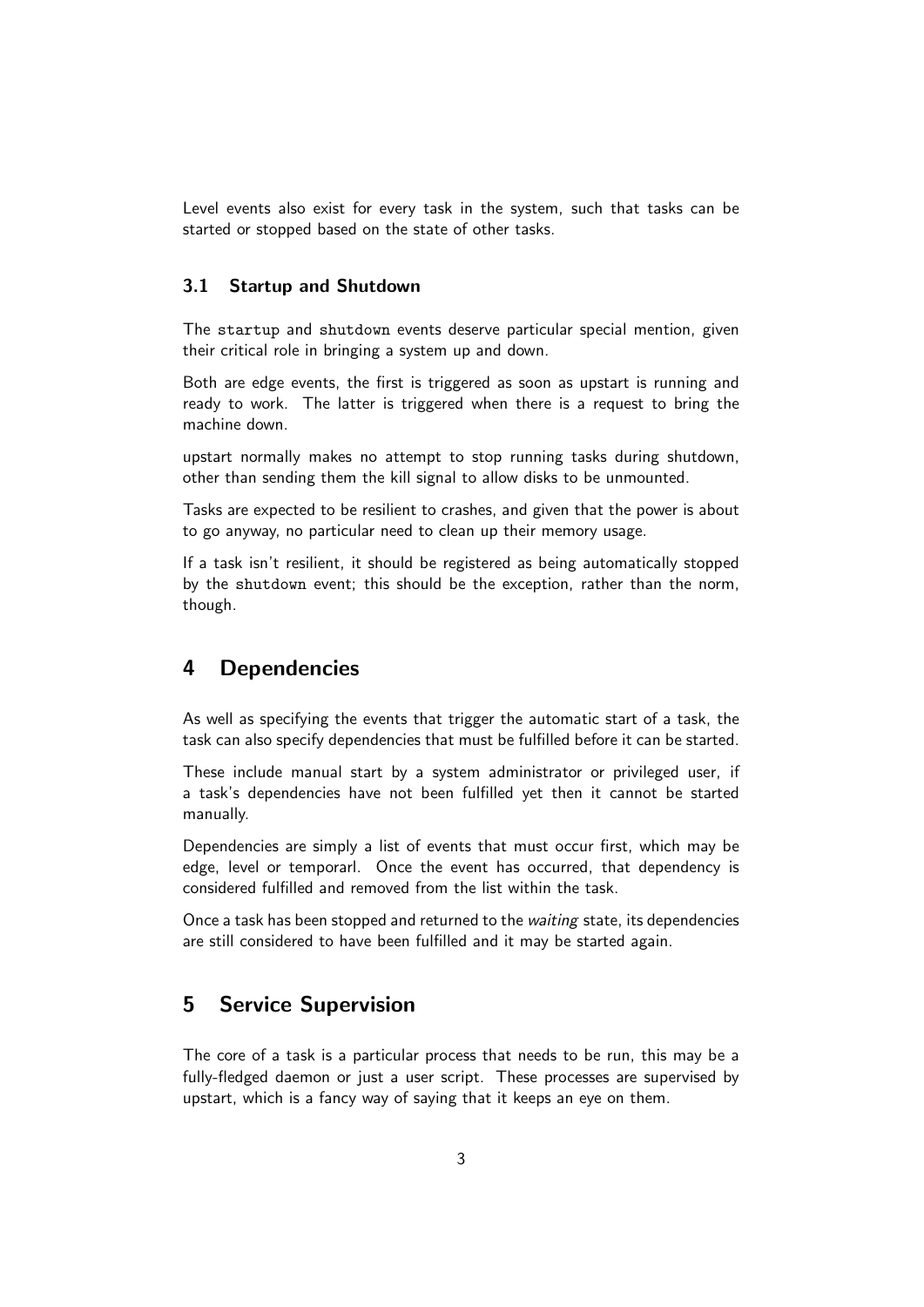#### 5.1 Foreground Processes

Processes that run in the foreground and do not change their session can be supervised trivially. Many daemons can operate in this fashion, often either for debugging purposes or simply to support service supervision.

The process is run in a forked child, with the standard input set to /dev/null and standard output and error either the same or diverted to a logging system of some kind.

When the daemon dies, the supervisor receives the SIGCHLD signal from the kernel and the exit status can be obtained. The process can then be moved into the *dead* state so it is restarted if necessary.

#### 5.2 Background Processes

Many daemons have not been modified to run in the foreground and instead perform actions on startup to deliberately distance themselves from the process that spawned them, usually forking into the background and changing their session.

The kernel will not send SIGCHLD to the supervisor for these processes, so it is necessary for the supervisor to locate and watch the processes itself.

It scans /proc for all processes that share the same executable as the one run, probably including a check of device and inode in case the executable is replaced. Once the number of processes reaches zero, it knows that the service has died so it can be moved into the *dead* state.

Obviously with this method, there is no way to determine the exit status of the process; and a process that spawns children that fail to die will still be recorded as running.

## 6 Task Lifetime

While a task sits in the waiting state, it is idle and there is no activity on it; except the removal of dependencies, if present in the configuration.

Once an event that triggers the task occurs, assuming all dependencies have been met, the task is moved into the running state. At this point the task's level event is set to the start value, and after any tasks triggered by that event have started, the task's start hook (if any) is run.